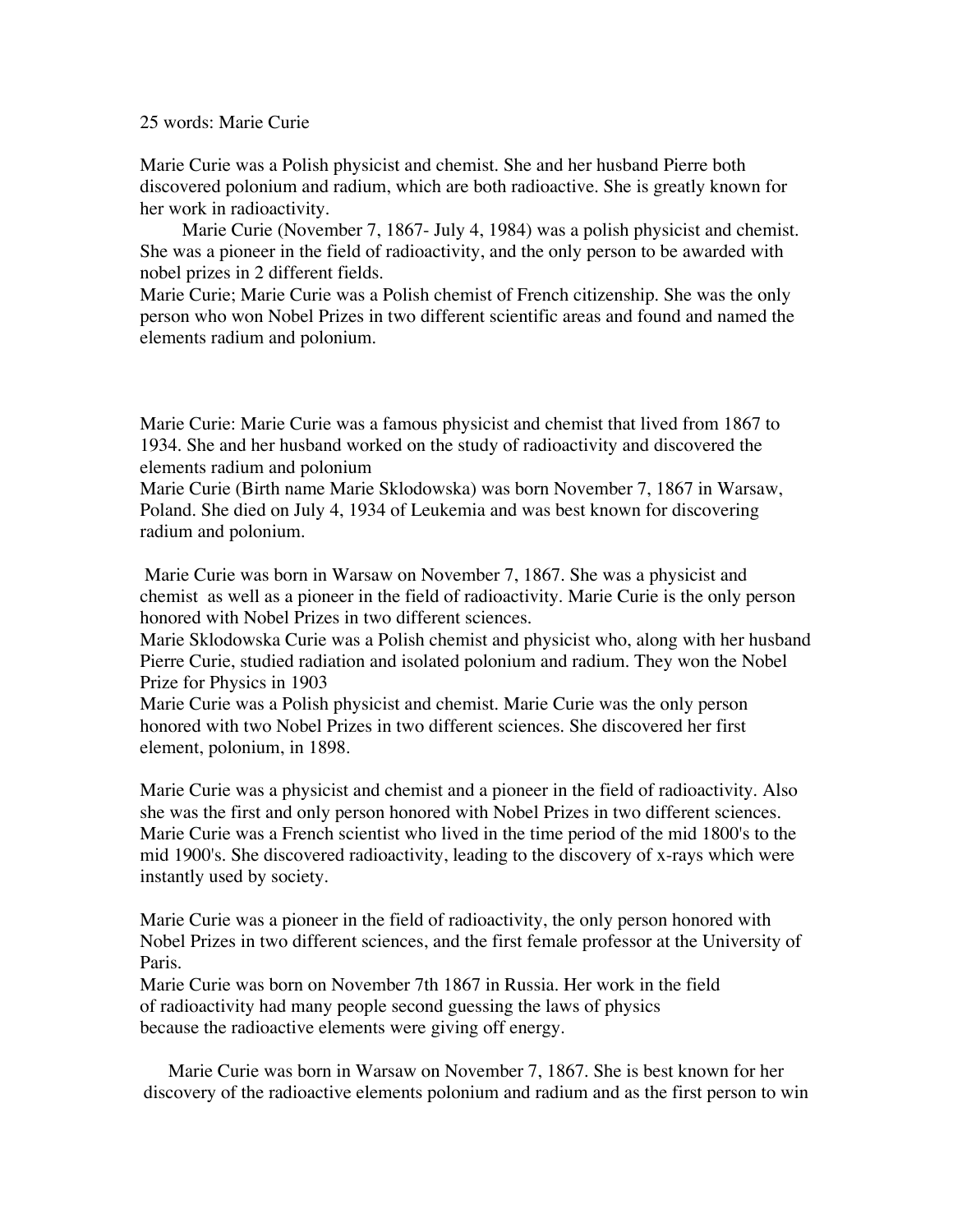## two Nobel prizes.

Marie Curie was a female scientist who discovered radioactivity. She discovered polonium and radium. Since radium was radioactive, she named it after the word radioactive. She researched and studied uranium.

Marie Sklodowska Curie, a Polish born chemist, was a pioneer in the study of radioactivity. She and her husband, Louis Curie, discovered the radioactive elements polonium and radium.

Marie Curie, was born in Warsaw on November 7, 1867, the daughter of a secondaryschool teacher. Mme. Curie throughout her life actively promoted the use of radium to alleviate suffering and during World War I.

Marie Curie is the first woman to gain a doctoral degree and two Nobel Prizes. She discovered polonium and radium, healed wounded soldiers in World War II, and opened the Radium Institute.

Marie Curie was a physicist and chemist from Poland. She was the first person to have a Nobel Prize in two different fields of science, and the first woman to teach at the University of Paris. Her work included the discovery of Polonium.--

 Marie Curie; born on November 7,1867 and passed away on July 4 ,1934 ,was a physicist and chemist of Polish . Eventually she discover a new element and named it polonium

Marie Curie was a physicist and chemist of Polish upbringing. The first and only person honored with Nobel Prizes in two different sciences

Marie Curie was a physicist and chemist who worked around 1900 and was a pioneer in the field of radioactivity. Her work had immense impact on the technology of the twentieth and twenty-first century.

 Marie Sklodowska Curie discovered the element radium. She also help in the new medical knowledge and treatment of diseases. Her mother died of tuberculosis and her sister died of typhus.

Marie Curie, was a physicist, chemist of polish upbringing, and a professor at University of Paris. She was a pioneer of radioactivity, and the only person honored with Nobel Prizes in two different sciences

Marie Curie was born in Warsaw, the capital of Poland. She married Pierre Curie and together they caused people to question the foundation of physics by discovering radioactivity.

Marie Curie; Marie Curie was a pioneer in the field of radioactivity, was the first female professor at the University of Paris, and was the only person given Nobel Prizes in two different sciences.

Marie Curie was a physicist and a chemist, she found the element polonium and named it after her home town of Polish. She, as a pioneer of radioactivity, found the Radium Institute.

Marie Curie was a French chemist who received a Nobel prize in chemistry in 1911 for discovering Radium Radium and the effects of radioactivity.